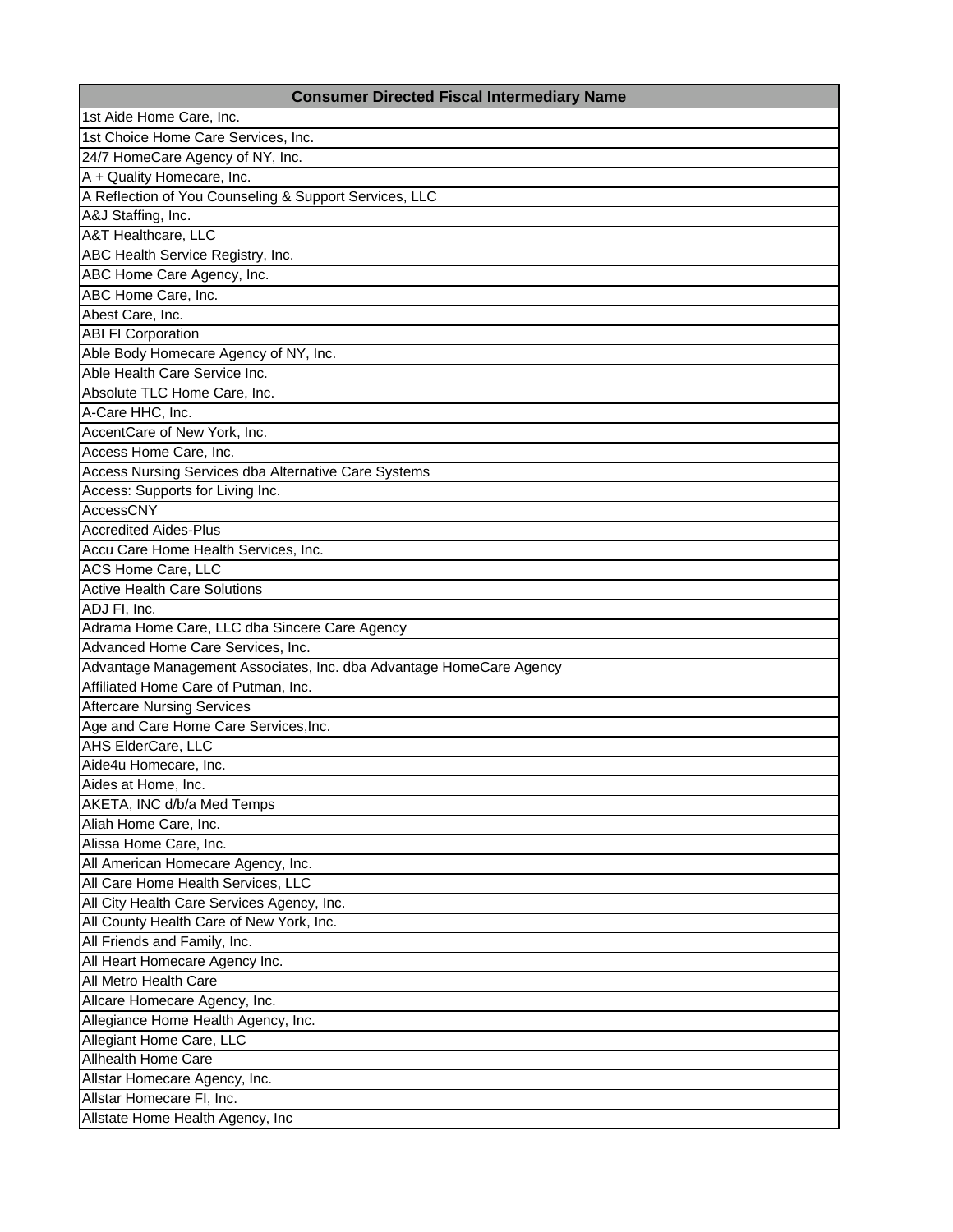| ALRA Group, Inc.                                                        |
|-------------------------------------------------------------------------|
| Alternate Staffing, Inc.                                                |
| Alternative Home Care, Inc. dba Always Home Care                        |
| Amanda's Angels LLC                                                     |
| Amazing Home Care Services, LLC                                         |
| AME Global, Inc.                                                        |
| American Chore Services, Inc. dba City Choice Home Care Services        |
| Americare, Inc.                                                         |
| Ameristar Home Care Services, LLC                                       |
| Ami Home Care, Inc.                                                     |
| Amor Homecare, Inc.                                                     |
| Anderson Care, LLC                                                      |
| Angel Care, Inc.                                                        |
| Angel Home Care Agency, Inc.                                            |
| Angels in Your Home                                                     |
| Angel's Touch Home Care                                                 |
| <b>ANR Staffing Solutions, LLC</b>                                      |
| Any-Time Home Care, Inc.                                                |
| A-Plus Care HHC, Inc                                                    |
| Apple Best Home Care Agency, Inc.                                       |
| ARISE Child and Family Service, Inc.                                    |
| Arvut Home Care, Inc.                                                   |
| ASC of New York, LLC dba Affordable Senior Care of New York             |
| Assistcare Home Health Services LLC dba Preferred Home Care of New York |
| Assisted Home Care, LLC dba Prime Assisted Home Care                    |
| At Home Help, LLC                                                       |
| At Home Solutions, LLC                                                  |
|                                                                         |
|                                                                         |
| ATFY Inc.                                                               |
| Attending Home Care Service LLC                                         |
| Attentive Care Inc                                                      |
| Avalanche Care, Inc.                                                    |
| Aveena's Loving Companion Care, LLC                                     |
| Avondale Care Group LLC                                                 |
| Aza Group, Inc.                                                         |
| Aza Home Health Care, LLC                                               |
| B and H Healthcare Services, Inc. dba Nursing Personnel Homecare        |
| <b>B&amp;C United Home Care LLC</b>                                     |
| Bangla CDPAP Services, Inc.                                             |
| Bari Home Care, LLC                                                     |
| Bengal Home Care Inc.                                                   |
| <b>Best Choice Home Health Care</b>                                     |
| Best Direct Care, Inc.                                                  |
| Best Help Home Care Corporation                                         |
| Best Professional Home Care Agency, Inc.                                |
| Bestcare, Inc.                                                          |
| Bethany Care Stat Staffing Inc.                                         |
| Bethesda Elite Care, Inc.                                               |
| <b>Better Choice Home Care</b>                                          |
| Better Families, Inc.                                                   |
| Bhrags Home Care Corp.                                                  |
| Big Apple Homecare Agency, Inc.                                         |
| <b>Big Heart Home Care LLC</b>                                          |
| Bloome Care, LLC<br><b>Blue Line Homecare CDPAP LLC</b>                 |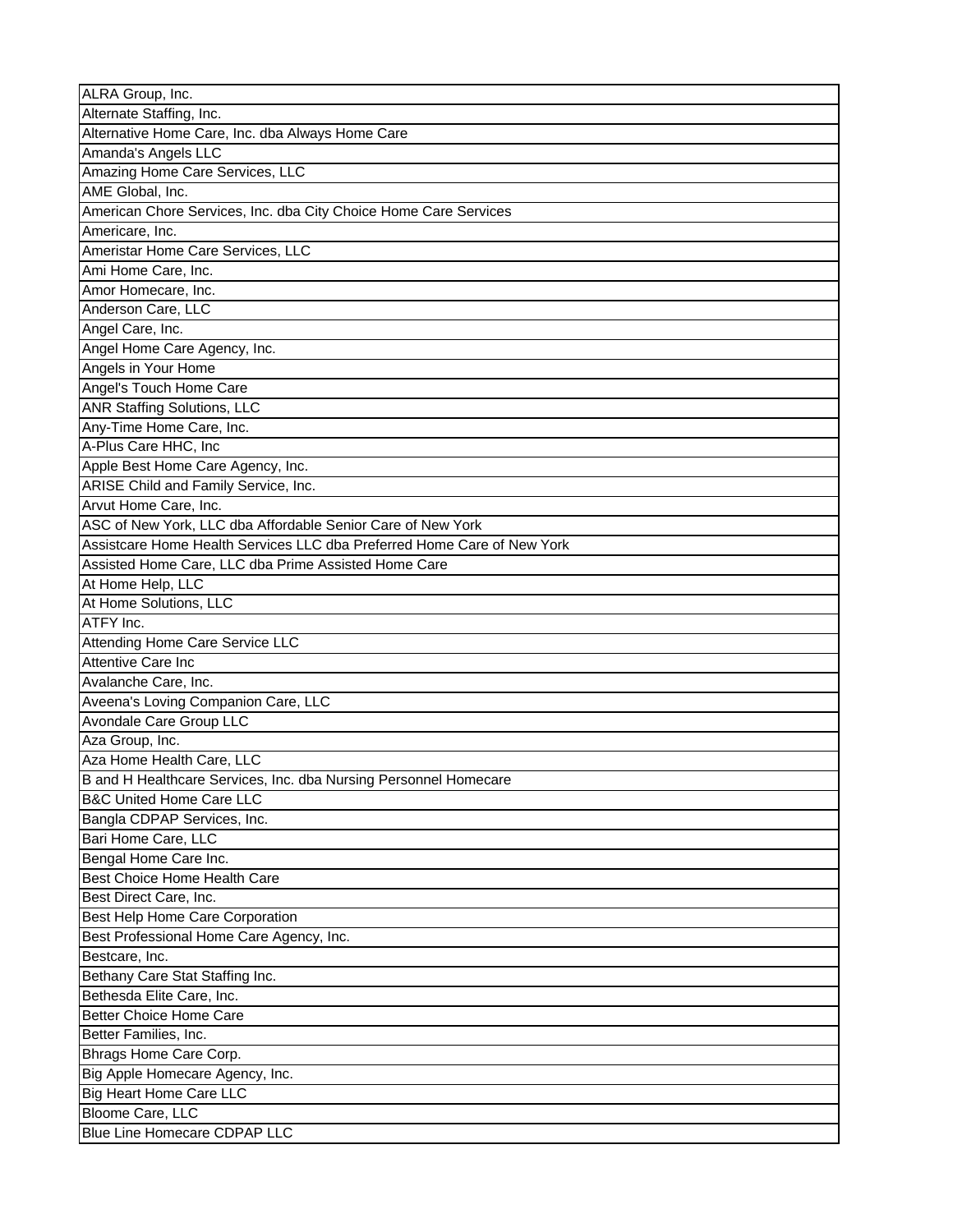| <b>BlueBird FI, LLC</b>                                                         |
|---------------------------------------------------------------------------------|
| BNV Home Care Agency, Inc.                                                      |
| <b>Boulevard Home Care Associates</b>                                           |
| Brighton Home Care, Inc.                                                        |
| <b>Broadway Home Care</b>                                                       |
| Bronx Jewish Community Council/Home Attendant Services, Inc.                    |
| Bronxwood Home for the Aged Inc.                                                |
| Bryan Skilled Home Care, Inc.                                                   |
| <b>BSD Health Care Consultants</b>                                              |
| Buffalo Homecare, Inc.                                                          |
| C and T Homecare Services, LLC                                                  |
| CABS CDPAP Corp.                                                                |
| Care Connect CDPAP, Inc.                                                        |
| Care Connection Home Care, LLC                                                  |
| Care Finders LLC                                                                |
| Care Pro of Big Apple                                                           |
| <b>CareAide Direct</b>                                                          |
| Carefirst CDPAP, Corp.                                                          |
| Carelink, Inc.                                                                  |
| Carewell Homecare, Inc.                                                         |
| <b>Caring Assistants</b>                                                        |
| Caring CDPAP, LLC                                                               |
| Caring Enterprises, In.c dba Health Force                                       |
| Caring Friend Direct, Inc.                                                      |
| Caring Shepherd HHC Agency, LLC                                                 |
| Cathie's Care                                                                   |
| CCG Home Care, LLC dba Compassionate Care Givers                                |
| <b>CCOR</b> - Companion Care of Rochester                                       |
| CDPAP Home Care Service, Inc.                                                   |
| CDPAP NY, LLC                                                                   |
| CDPAS Extra Inc. dba Beyond Home Care                                           |
| <b>Center for Disability Rights</b>                                             |
| CenterCare CDPAS LLC                                                            |
| Chinese-American Planning Council Home Attendant Program, Inc.                  |
| Choice Home Care                                                                |
|                                                                                 |
| Choices                                                                         |
| CIDNY-ILS                                                                       |
| Citi Health Home Care Services, Inc.                                            |
| Citycare Agency Corp                                                            |
| CNY Helpers, LLC dba Home Helpers & Direct Link                                 |
| Cocoon Homecare, LLC                                                            |
| Comfort Home Care Services, Inc.                                                |
| Comfort Home Care, LLC                                                          |
| Committed Home Care, Inc.                                                       |
| Communicare Group, Inc.                                                         |
| Community Care Companions, Inc.                                                 |
| Community Home Care Referral Service, Inc. dba Helping Hands Attendant Services |
| <b>Community Home Health Care</b>                                               |
| Community, Work & Independence, Inc.                                            |
| Concepts of Independence, Inc.                                                  |
| Concepts of Independent Choices, Inc.                                           |
| Concern Home Care, Inc.                                                         |
| Confidence Home Care, LLC                                                       |
| <b>Consumer Choice</b>                                                          |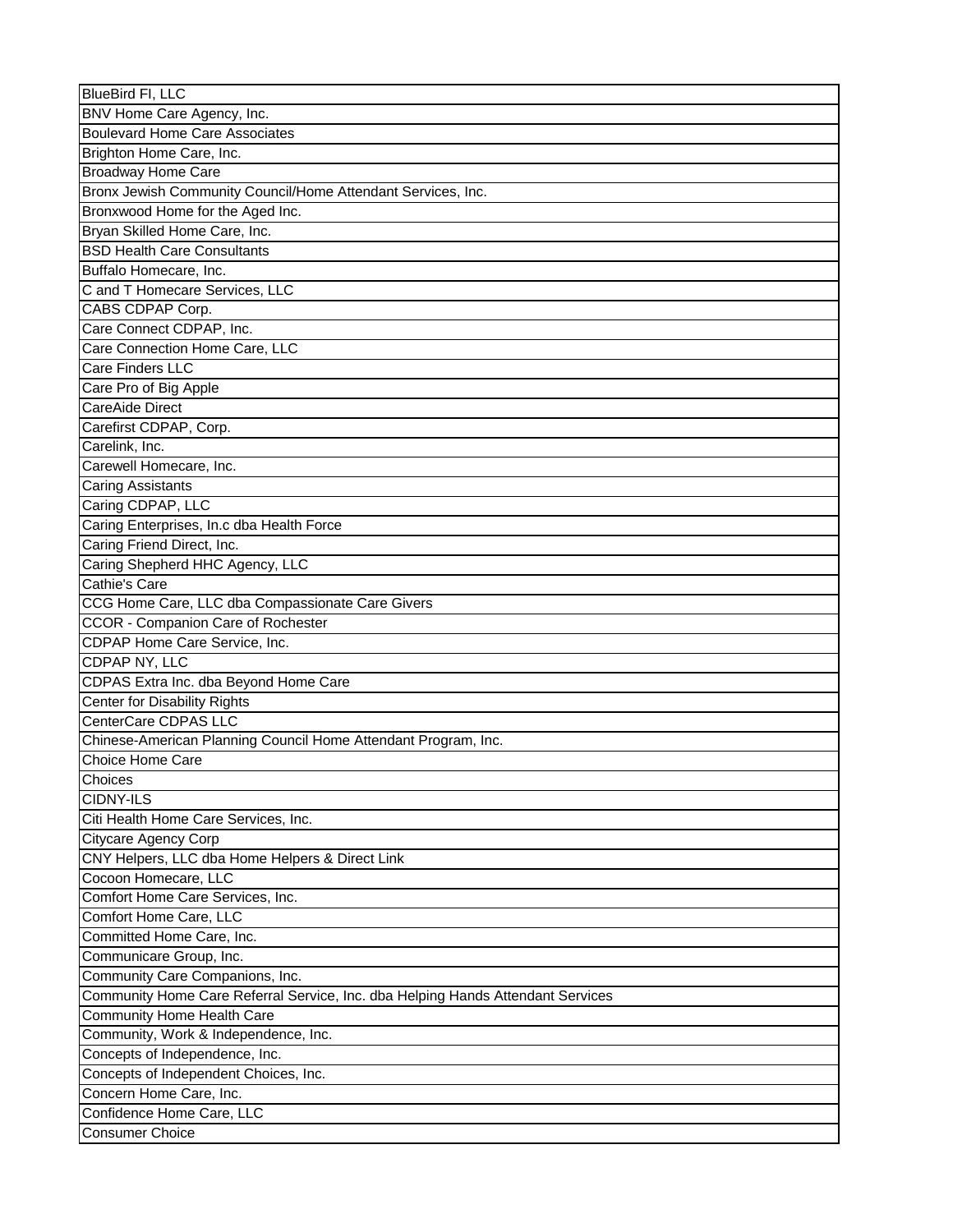| Consumer Directed Choices, Inc.                                                                       |
|-------------------------------------------------------------------------------------------------------|
| Cooperative Home Care Associates, Inc. dba Cooperative Consumer Choice                                |
| Cornerstone Home Care Services, Inc.                                                                  |
| Corning Council for Assistance & Information for the Disabled, Inc. dba AIM Independent Living Center |
| Cortland County Community Action Program, Inc                                                         |
| Crocus Home Care LLC                                                                                  |
| Crown of Life, LLC                                                                                    |
| Cupid Homecare, LLC                                                                                   |
| Curatio Health Care Systems, LLC dba A Better Caregiver Home Health Services                          |
| Dependable Care dba Hopton Care                                                                       |
| Dependable Home Care, Inc.                                                                            |
| Design Home Care Services, Inc.                                                                       |
| Devoted Home Care, LLC                                                                                |
| DHCARE NY LLC                                                                                         |
| Diana's Angel's Home Care Inc.                                                                        |
| Direct Assistance Supports, LLC                                                                       |
| Direct Assistant Program, Inc.                                                                        |
| Direct Family Care Inc dba CDPAP Marks Home Care                                                      |
|                                                                                                       |
| DIRECT HEALTHSOURCE, INC.                                                                             |
| Direct Life Improvement, Inc.                                                                         |
| Direct Personal Care, Inc.                                                                            |
| Discovering Kindness Home Health, LLC                                                                 |
| Divine Home Health LLC                                                                                |
| Donna R Grier Inc                                                                                     |
| Dragon Home Care, LLC                                                                                 |
| Dream Touch, Inc.                                                                                     |
| Eagle Eye FV, Inc.                                                                                    |
| Eagle Home Care, LLC                                                                                  |
| Easy Choice Agency, Inc.                                                                              |
| Easy Touch Home Care, Inc.                                                                            |
| Eden Home Care Services, Inc.                                                                         |
| Edison CDPAP, LLC dba Edison Home Care                                                                |
| Effective Home Care, LLC                                                                              |
| EHHCC Inc.                                                                                            |
| EL Independent Care, LLC                                                                              |
| Elder Home Care, LLC                                                                                  |
| <b>Elders Choice FI LLC</b>                                                                           |
| Elderville Group, Inc.                                                                                |
| Elite Choice, LLC                                                                                     |
| <b>Emanuel CDPAP LLC</b>                                                                              |
| <b>EMPOWER INDEPENDENCE</b>                                                                           |
| Enriched Adult Day Care Services, Inc.                                                                |
| EP Home Care LLC                                                                                      |
| Essential Home Care Inc.                                                                              |
| Eternal Care Service, Inc.                                                                            |
| Etienne Home Care Services, Inc                                                                       |
| Eva Care, Inc.                                                                                        |
| Eva Homecare Agency, Inc.                                                                             |
| <b>Extended Holding Company, LLC</b>                                                                  |
|                                                                                                       |
| EZ Living Home Care of NY                                                                             |
| FADMO Health and Homecare Agency, Inc.                                                                |
| Family 1st Home Care Inc.                                                                             |
| Family Choice Home Care, Inc.                                                                         |
| Family Home Care Services of Brooklyn and Queens, Inc.                                                |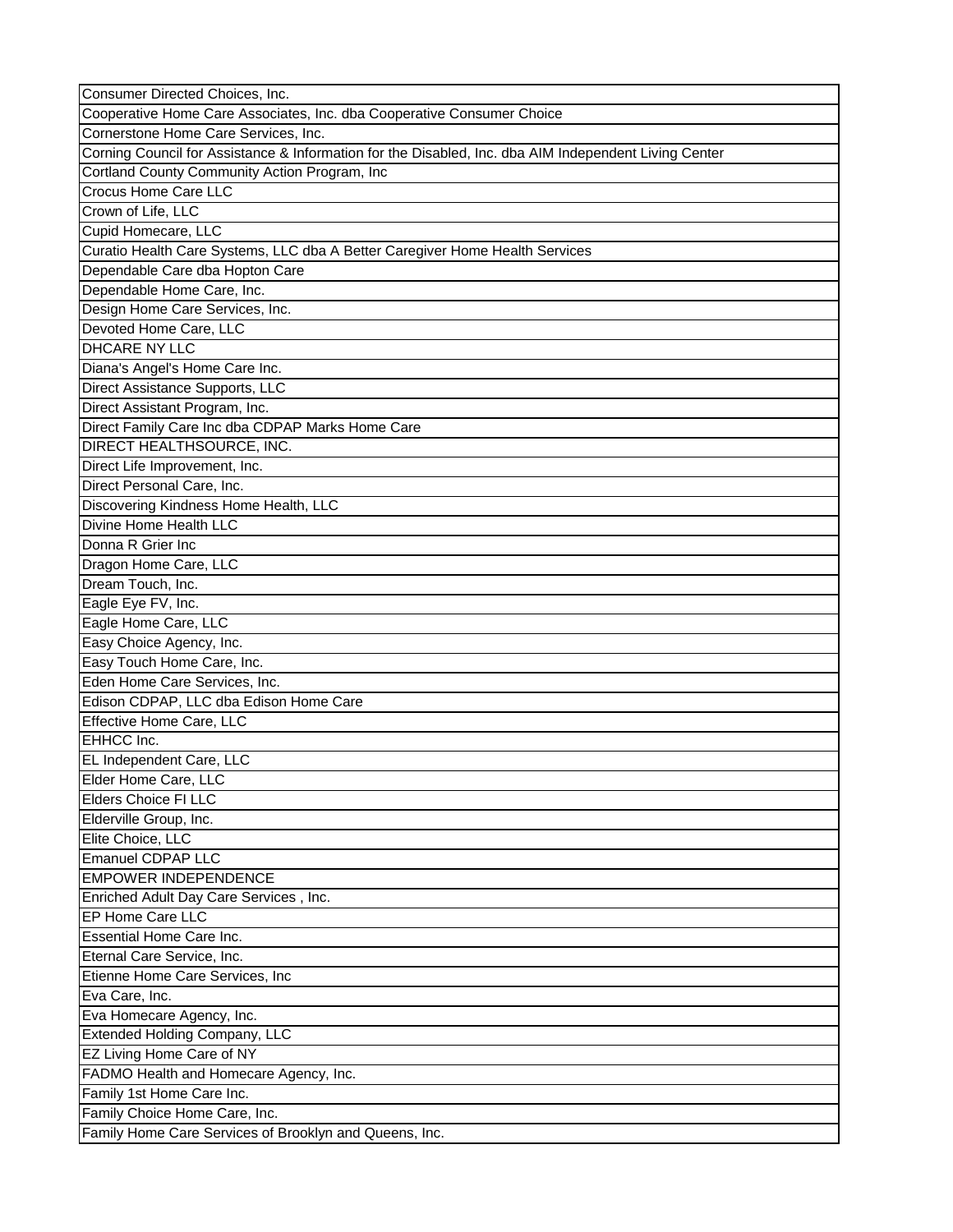| Family Home Health Care, Inc.                              |
|------------------------------------------------------------|
| Family Service Society of Yonkers                          |
| Family Services of Westchester, Inc.                       |
| Family Wellness Program, LLC                               |
| Fedcap Rehabilitation Services, Inc.                       |
| FEGS Home Attendant Services, Inc.                         |
| Finger Lakes Independence Center, Inc                      |
| First Baana Corp.                                          |
| First Care of New York, Inc.                               |
| First Chinese Presbyterian CAHAC                           |
| First-Choice Home Care, Inc.                               |
| Five Borough Home Care, Inc.                               |
| Five Star Home Health Care Agency, Inc.                    |
| Floral Home Agency, LLC                                    |
| Freedom Care, LLC                                          |
| Friendly Home Care, Inc.                                   |
| Friends & Family Home Care Services, LLC                   |
| Friends Keep Hope Alive Inc.                               |
| Future Care Health Services, Inc.                          |
| Gentle Hands Home Care                                     |
| Geriatric Resource Consultants, LLC                        |
| Glidedowan, LLC                                            |
| Glorius Care LLC                                           |
| GNY Home Care Services, LLC                                |
| <b>GOLDEN AGE HOME CARE</b>                                |
| Golden Touch Home Health LLC                               |
| Goldenhearts Elderly Care Services, Inc.                   |
| Good Care Agency, Inc.                                     |
| Good Day Home Care, Inc.                                   |
| Gotham Registry, Inc.                                      |
| Graceland Homecare, Inc.                                   |
| Great Direct Care, Inc.                                    |
| Greatcare FI, LLC                                          |
| Greatcare, Inc.                                            |
| Greater Adirondack Home Aides, Inc.                        |
| Grupp II, Inc.                                             |
| <b>GSNY Home Care Services, Inc.</b>                       |
| Hamaspik Care                                              |
| Happy Direct Care, Inc.                                    |
| Happy Home Care Agency, Inc.                               |
| Happy Life Social Adult Day Care, Inc.                     |
| Harbor Care, LLC                                           |
| <b>HazMed Solution</b>                                     |
| HCS Home Care of Westchester dba A&J Home Care             |
| HDA CDPAS, LLC                                             |
| Health Acquisitions Corp. d/b/a Allen Health Care Services |
| Health Aide Inc.                                           |
| Healthy Care C.D.P. LLC                                    |
| Healthy Life Choice, Inc.                                  |
| Heart and Soul Caring Angels Staffing Inc.                 |
| Heart to Heart CDPAP, LLC                                  |
| Heart to Heart Home Care, Inc.                             |
| <b>Helping Hands-CDPAP</b>                                 |
| Helping U Homecare CDPAP Corporation                       |
|                                                            |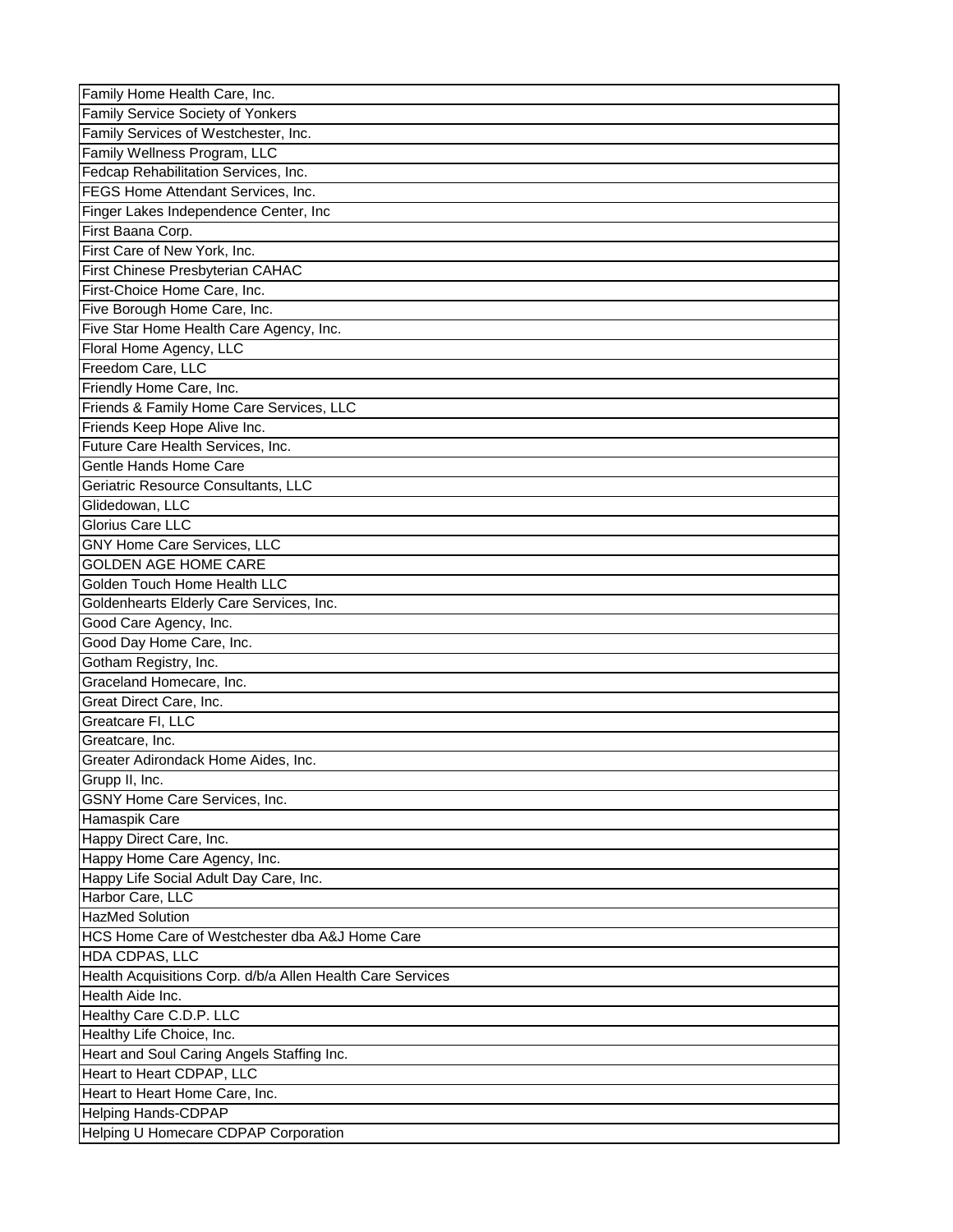| Helping U Homecare, Inc.                                          |
|-------------------------------------------------------------------|
| Hempstead ALP, LLC                                                |
| Heritage Christian Services, Inc.                                 |
| High Standard Home Care, Inc.                                     |
| Hi-Tech Home Care Inc.                                            |
| Home at Last Home Care Services, LLC                              |
| Home Attendant Services of Hyde Park                              |
| Home Care At Its Best, Inc.                                       |
| Home Care Services for Independent Living                         |
| Home Choice LLC                                                   |
| Home Family Care Inc.                                             |
| Home Health Care Service of New York, Inc. dba HCS Home Care      |
| Home Health Management Services, Inc.                             |
| HomeAssist Direct, Inc.                                           |
| Hope Home Care, Inc.                                              |
| Horizon Care, LLC                                                 |
| Horizon Home Care Services, Inc.                                  |
| <b>HSM Personal Care Corp</b>                                     |
| Human Care LLC                                                    |
| 1 & Y Senior Care, Inc.                                           |
| Ideal Home Care Staffing, LLC                                     |
| Ideal Home Health, Inc.                                           |
| Igbans Home Care Services, Inc.                                   |
| Immigrant Elder Home Care, LLC                                    |
| Incare Home Health Care Group, LLC                                |
| Independent Care CDPAP, LLC                                       |
| Independent Healthcare Services dba Nascentia Independent Care    |
| Independent Home Care                                             |
| Independent Living Center of the Hudson Valley, Inc.              |
| Infinicare CDPAP, Inc.                                            |
| Infinicare Inc.                                                   |
| Infinite Choice Inc.                                              |
|                                                                   |
| Infiniti Home Care, Inc. dba Continental Home Care                |
| Intergen Health LLC                                               |
| International Home Care Services of NY, LLC                       |
| Island Home Care Agency, Inc.                                     |
| J & P Watson, Inc. dba Interim Healthcare of Greater NY           |
| J&A Health Services, LLC                                          |
| Jawonio, Inc.                                                     |
| JEE Global Inc.                                                   |
| JMD Care Services, Inc. dba Homewatch Caregviers of Nassau County |
| Joy Professional Home Care Services, LLC                          |
| Joyful NY LLC dba Joyful Home Care Services                       |
| JS Homecare Agency of NY                                          |
| Jzanus Home Care, Inc.                                            |
|                                                                   |
| Kew Gardenes SEP Inc.                                             |
| Key to Life Choice, Inc.                                          |
| Kris Agency & Home Care, Inc.                                     |
| Laguna4me, Inc.                                                   |
| LH Wellbeing Care, Inc.                                           |
| Life Quality Homecare Agency, Inc.                                |
| Lifecare Advantage, LLC                                           |
| Light 101, Inc.<br>Light Touch, Inc.                              |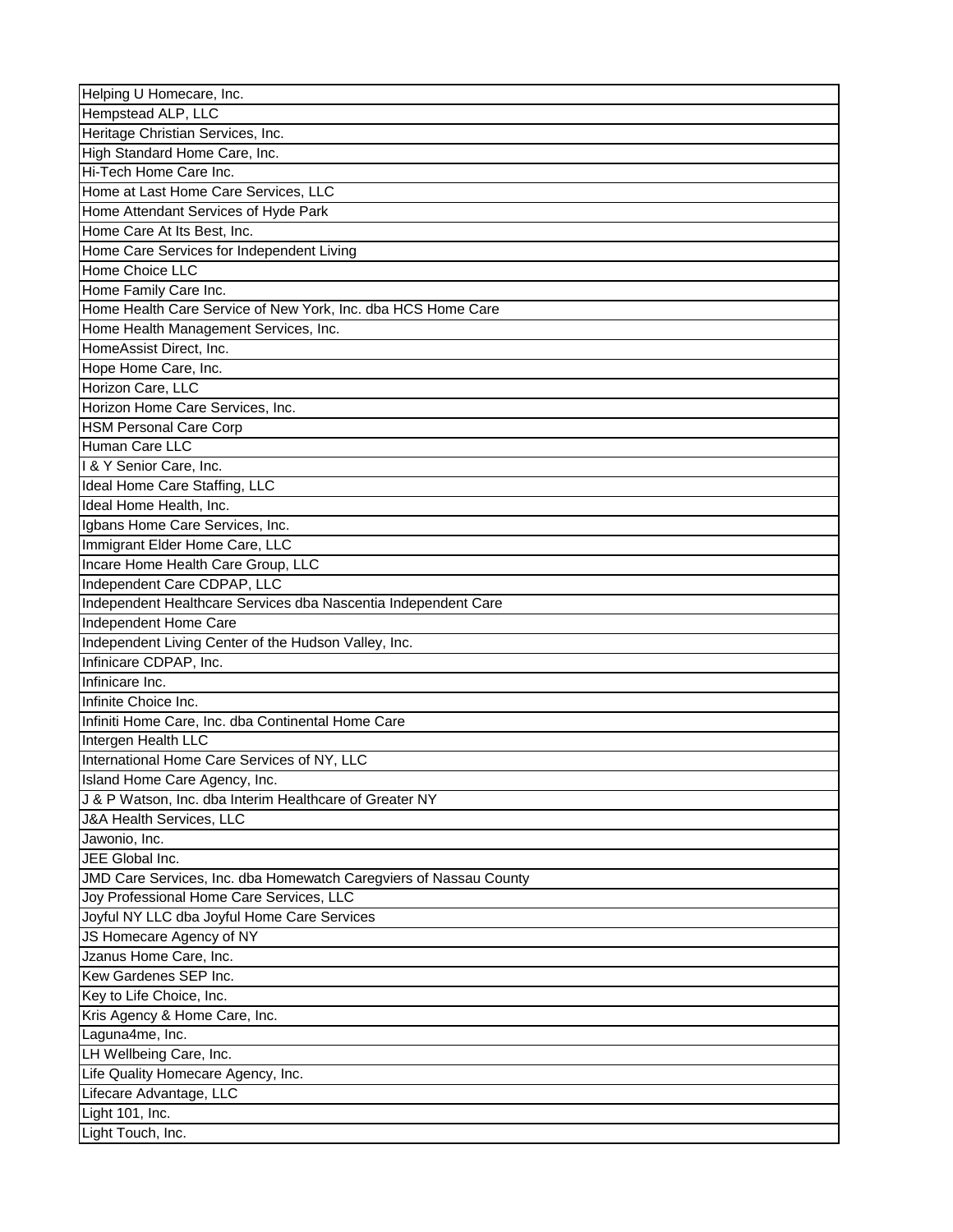| Litson Health Care, Inc. dba Willcare                                 |
|-----------------------------------------------------------------------|
| Long Island Care at Home, Ltd.                                        |
| Long Island Center for Independent Living, Inc.                       |
| Longevity Health Services, LLC                                        |
| Love to Care                                                          |
| Love to Care Home Care, Inc.                                          |
| Loving Care At Home, LLC                                              |
| Loyal CDPAP, LLC                                                      |
| Lynn Agency, Inc.                                                     |
| M and N Home Care Services LLC                                        |
| M&G Care, Inc.                                                        |
| Maaser CD PAP, Inc.                                                   |
| Magic Home Care LLC                                                   |
| Majestic Touch Home Care Services, Inc.                               |
| Manhattan Home Care, Ltd.                                             |
| Maple Community Care Services, Inc.                                   |
| Marabi Home Care Agency dba First Class Home Health Care of NY        |
| Margret Ultra Home Care                                               |
| Marks Home Care Agency, Inc.                                          |
| Marquis Home Care, LLC                                                |
| Marton Care Inc.                                                      |
| Mavencare (NY), Inc.                                                  |
| Maxim of New York, LLC                                                |
| Meadows Home Care LLC dba Blossom Home Care CDPAP                     |
| Medical Solutions, Inc.                                               |
| Metropolitan Homecare Way, Inc.                                       |
| Metsol Health Network, Inc.                                           |
|                                                                       |
|                                                                       |
| MZL Home Care Agency                                                  |
| N&Y Elder Care, Inc.                                                  |
| NAE Edison LLC dba Edison Home Health Care                            |
| NBE Global, Inc.                                                      |
| New Century Home Care, Inc.                                           |
| New Gloria's Manor Home Care Services, LLC                            |
| New Millenium NY, Inc.                                                |
| <b>New Solution Homecare Service</b>                                  |
| New York Care At Home                                                 |
| New York Foundation for Senior Citizens Home Attendant Services, Inc. |
| New York Health Care Select, LLC                                      |
| New York Health Care, Inc.                                            |
| North Country Home Services, Inc.                                     |
| Novel Home Health Care Services of New York, Corporation              |
| Nurses On Hand Registry, Inc.                                         |
| Nurturing Direct Homecare, Inc.                                       |
| OLIA                                                                  |
| Omni Choice, Inc.                                                     |
| One to One Home Care, Inc.                                            |
| Open Door NY Home Care Services, Inc.                                 |
| Optimum Choice Services, Inc.                                         |
| Palliative HomeCare of Niagara dba Liberty HomeCare                   |
| Palm Beach Direct Care, LLC                                           |
| Paraclete Concierge Services                                          |
| Paramount Home Care                                                   |
| Parent Care Home Care, LLC                                            |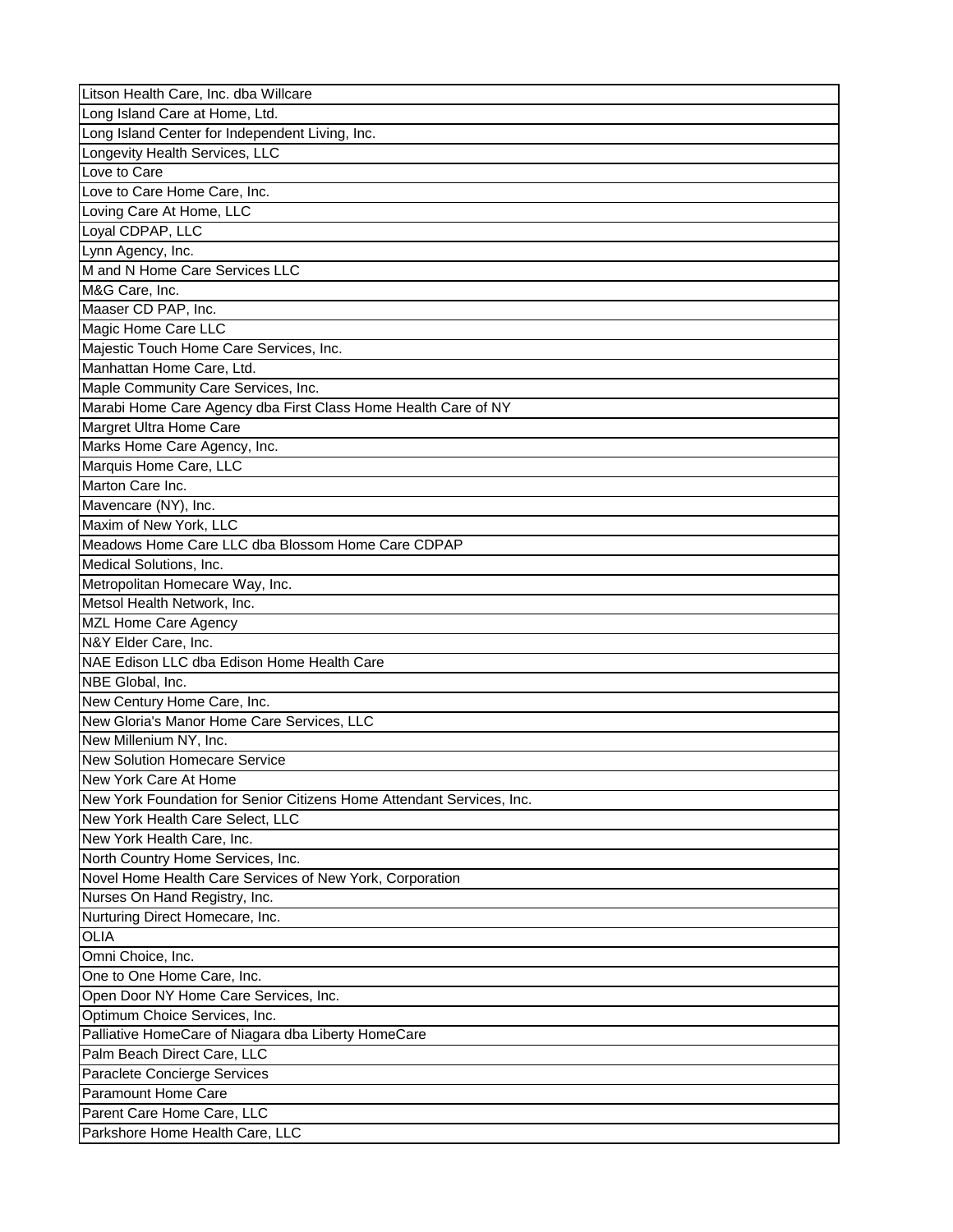| Peconic Patient Choice Care                                         |
|---------------------------------------------------------------------|
| Pella Care CDPAS, LLC                                               |
| People Care, Inc.                                                   |
| People Home Health Care Services - Licenses, Inc.                   |
| Personal-Touch CDPAP                                                |
| Personal-Touch Long Island CDPAP                                    |
| Personal-Touch Westchester CDPAP                                    |
| Phoenix Home Care Inc.                                              |
| <b>Phoenix Home Care Services</b>                                   |
| Plan It Staffing                                                    |
| Platinum Home Health Care, Inc.                                     |
| Pleet Home Care, Inc.                                               |
| Polo Care, Inc.                                                     |
| Port Morris Home Care Agency, LLC dba Constant Care Health Services |
| Premier Financial Management Services                               |
| Premier Home Health Care Services, Inc.                             |
| Premium Home Services CDPAP LLC                                     |
| Premium Services Management Corp                                    |
|                                                                     |
| Prestige Home Care Services, LLC                                    |
| Prestige LHCSA Management Inc. dba Hand in Hand Together Home Care  |
| Prime Living Care LLC                                               |
| Primo Care LLC                                                      |
| Principle Homecare LLC                                              |
| Priority Cares Home Services, LLC                                   |
| Priority Home Care Services, Inc.                                   |
| Prohealth Homecare, Inc.                                            |
| Prolife Home Care, Inc.                                             |
| Promise Home Care Agency, Inc.                                      |
| Prompt Home Care, LLC                                               |
| Proven Care, LLC                                                    |
| PSC Community Services, Inc.                                        |
| Quality Care CDPAP, Corp.                                           |
| Quality Family Care, LLC                                            |
| Quality LIFE HomeCare Inc                                           |
| Quality Touch Inc.                                                  |
| Queens Community Center, Inc.                                       |
| Queens Homecare Agency, Inc.                                        |
| Raices Homecare, Inc.                                               |
| Raiju, Inc.                                                         |
| <b>RAIN Home Attendant Services</b>                                 |
| RAMA Associates LLC dba Home Helpers & Direct Link of Amsterdam     |
| Real Care, Inc.                                                     |
| Recco Home Care Service, Inc.                                       |
| Red Sun Home Care, Inc.                                             |
| Regency Health Care, Inc.                                           |
| Rehoboth Home Care Companion Agency, LLC                            |
| Reliable Community Care, Inc.                                       |
| Reliance FI, LLC                                                    |
| Reliance Home Senior Services                                       |
| Renaissance CDPAP 1, LLC                                            |
| Resource Center for Independent Living, Inc.                        |
| Responsible Homecare, Inc.                                          |
|                                                                     |
| Rest Assured Home Care, Inc.                                        |
| Restoration Homecare Agency, Inc.                                   |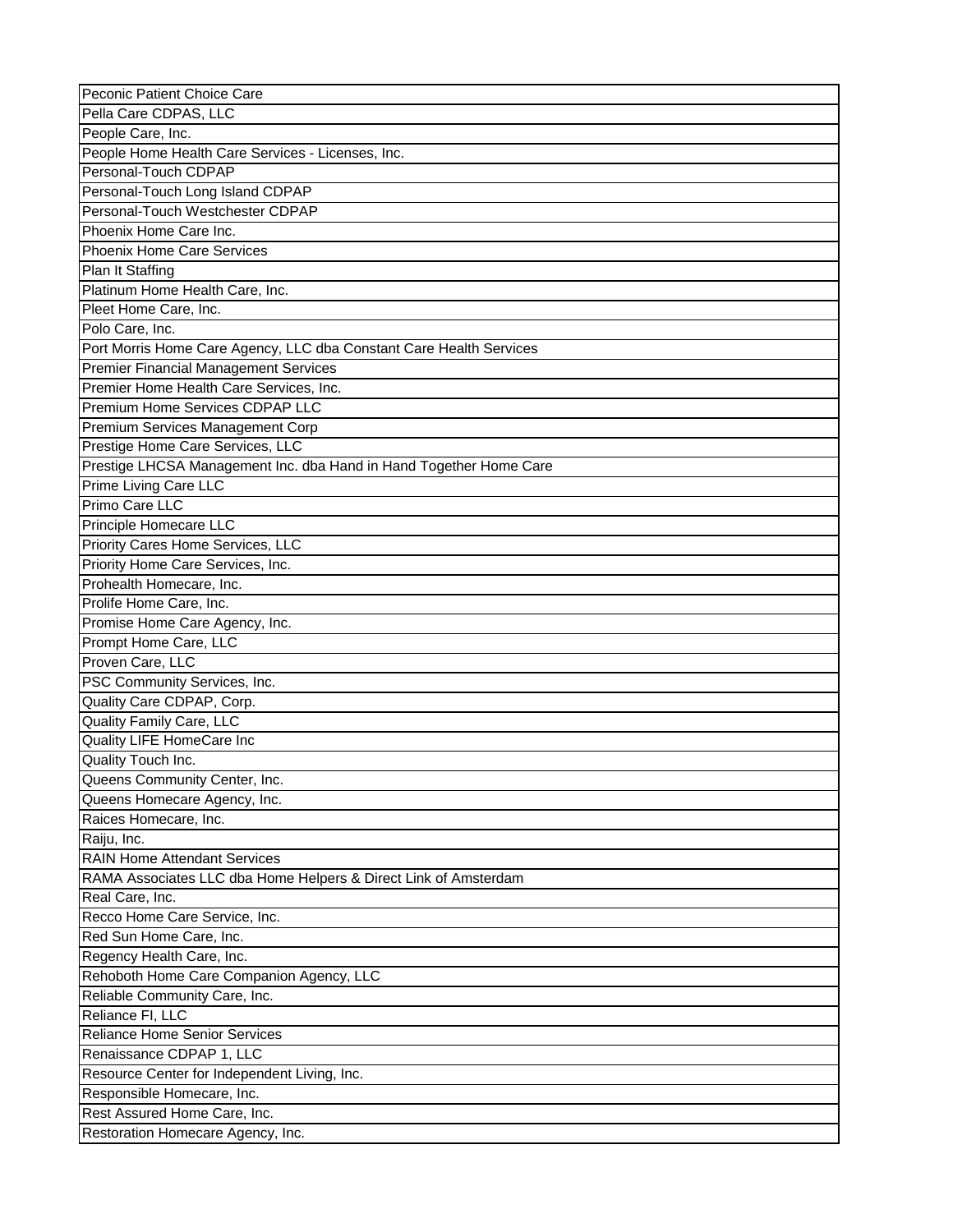| Richmond Home Care Agency, Inc.                      |
|------------------------------------------------------|
| Rishavena Home Health Care, Inc.                     |
| Rising Star Companion, Inc                           |
| Rite Choice Home Care Agency, Inc.                   |
| Rockaway CDPAP                                       |
| Rockaway Home                                        |
| Rockland Independent Living Center, Inc. dba BRiDGES |
| Ropen Health Care Services, Inc.                     |
| S&A Unified Home Care, Inc.                          |
| Sadie's Comfort Care, LLC                            |
| Safe Haven Home Care, Inc.                           |
| Safety 1st Homecare, Inc.                            |
| Sarah Care USA                                       |
| Scharome Cares, Inc.                                 |
| Self-Direct, Inc.                                    |
| Selfhelp Community Services, Inc.                    |
| Senior Home Care dba Link Home Care Services         |
| Senior Multi Service, Inc.                           |
| Seniorcare HHA, Inc.                                 |
| Serene Home Nursing Agency                           |
| Services for the Aged, Inc. dba JASA Care, Inc.      |
| Sharing Hearts Home Care, LLC                        |
| Shopno LLC                                           |
|                                                      |
| Siblings Home Care Services, LLC                     |
| Signature Care CDPAP, LLC                            |
| Silver Lining Homecare Agency, Inc.                  |
| Simply the Best Home Care, LLC                       |
| Sincere Home Care LLC                                |
| Smile Homecare Agency, Inc.                          |
| Social Concern Community Development Corporation     |
| South Shore Home Health Service, Inc.                |
| Southern Tier Independence Center, Inc.              |
| Special Touch CDPAP, Inc.                            |
| Special Touch Home Care Services, Inc.               |
| SR Home Care of NY, Inc.                             |
| St. Nicks Alliance Home Care Corporation             |
| Stafkings Healthcare Systems, Inc.                   |
| Stella Orton Home Care Agency, Inc.                  |
| Step Up Home Care                                    |
| Sterling Staffing Inc.                               |
| Sundance Home Care, Inc.                             |
| Sunny Home Care Inc.                                 |
| Sunnyside CDPAP Inc.                                 |
| Sunray CDPAP, LLC                                    |
| Sunshine CDPAP                                       |
| Supply & Demands Properties                          |
| Supreme Generation, Inc.                             |
| Supreme Home Care Agency LLC                         |
| Supreme Homecare Agency of NY, Inc. dba NU Home Care |
| Synergy Home Health Care Services, Inc.              |
| T.A.T. Home Care LLC                                 |
| Taylon Global, Inc.                                  |
| <b>Tender Care Professional Services</b>             |
| Terra Health Care, LLC                               |
|                                                      |